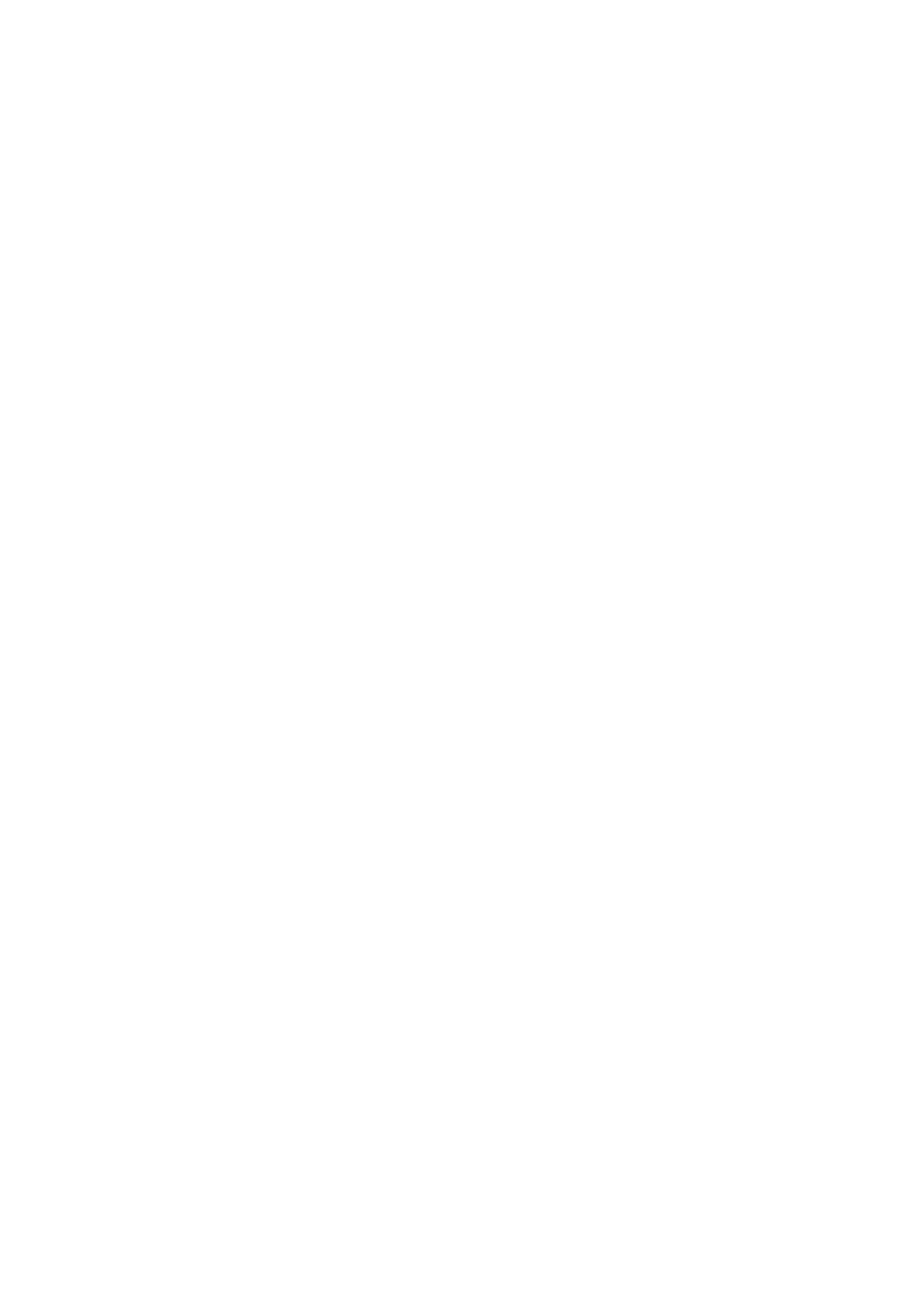The South African Mountaineering Development and Training Programme (MDT), was established to develop and maintain nationally recognised standards for the many clubs, organisations and individuals active in mountain related activities.

The programme, controlled by the South African Mountaineering Development and Training Trust, a legally constituted body registered with the master of the Supreme Court, co-ordinates and administers the functioning of the national Mountain Training Scheme (MTS).

Introduced in 1996, the MTS comprises of eight partially independent schemes, each integrating practical, theoretical and experiential components through a process of training and assessment. From the Basic Mountain Walking Leader Scheme to the Mountaineering Instructor Scheme, each is primarily concerned with good practice, leading to the safe enjoyment of the activity.

Training and assessment courses are run by individuals approved and accredited by the trust.

Since its introduction, the programme has gained the support of the many professional, semi-professional and voluntary guides, leaders and instructors active in South Africa's mountains.

An overview of the Mountain Training Scheme is provided on the next page.

Information on the components of the MDT programme, how to register, or where to go for training and assessment courses can be obtained from:

> Administration **MDT** PO Box 662 **Gillitts** 3603 South Africa

Email: admin@mdt.za.org Website: www.mdt.za.org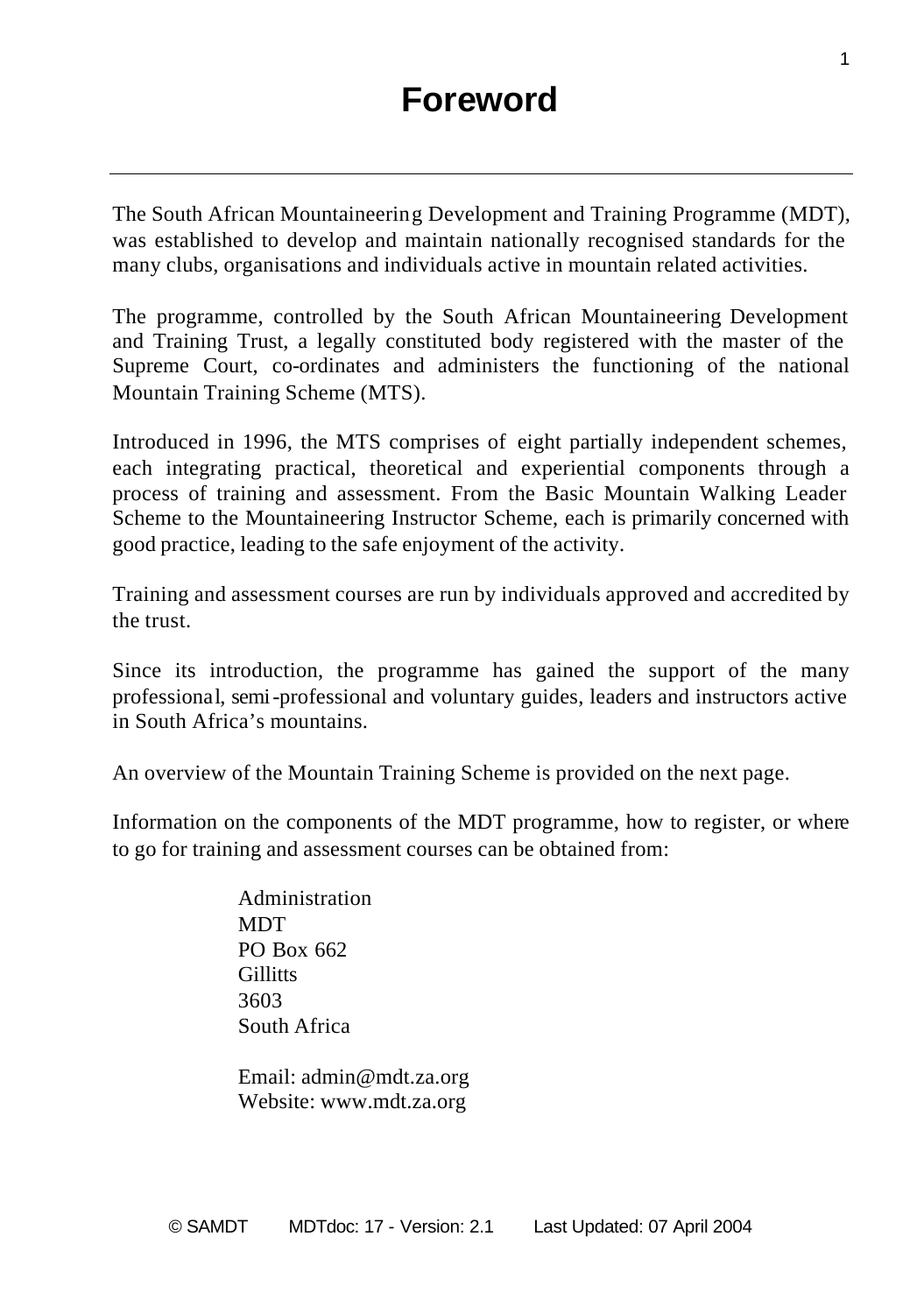### **The Mountain Training Scheme**

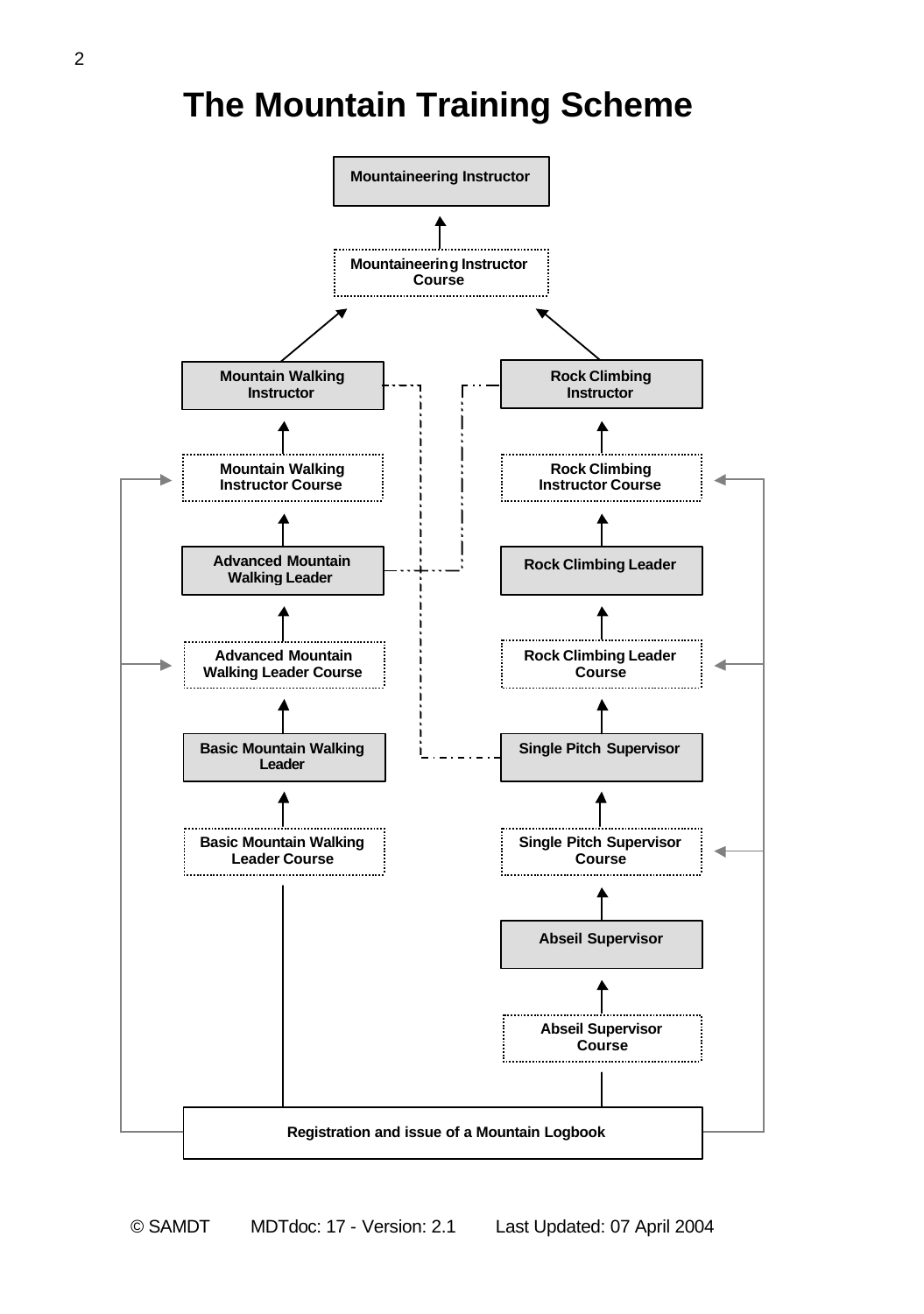## **Rock Climbing Instructor Scheme Prospectus**

| <b>Introduction</b> | Rock Climbing Instructor Scheme provides<br>The<br>comprehensive training and assessment for individuals<br>working as instructors in a professional, semi-professional<br>or voluntary capacity, privately or at mountaineering<br>centres. It integrates training and assessment in a variety of<br>testing conditions in mountainous country.<br>The scheme provides training and assessment in the skills<br>required to teach, and assess rock climbing and to lead<br>groups in all the mountain areas of South Africa.                              |
|---------------------|------------------------------------------------------------------------------------------------------------------------------------------------------------------------------------------------------------------------------------------------------------------------------------------------------------------------------------------------------------------------------------------------------------------------------------------------------------------------------------------------------------------------------------------------------------|
| <b>Stages</b>       | The scheme comprises of:                                                                                                                                                                                                                                                                                                                                                                                                                                                                                                                                   |
|                     | 1. registration and issue of a log book;<br>2. a six day training course;<br>3. further experience gained during a consolidation period;<br>4. a four day assessment course;<br>5. continuing experience entered in a logbook.                                                                                                                                                                                                                                                                                                                             |
| <b>Registration</b> | The candidate wishing to register must:                                                                                                                                                                                                                                                                                                                                                                                                                                                                                                                    |
|                     | be not less than twenty one years of age;<br>have at least thirty six months of extensive personal<br>$\bullet$<br>experience of rock climbing in a variety of areas;<br>have led or alternate-led a minimum of thirty named<br>٠<br>multi-pitch climbs of seventeen standard or above in at<br>least three climbing areas <sup>1</sup> ;<br>identify a suitable referee to endorse the registration<br>application, preferably a mountaineering instructor or<br>guide, but other long term climbing partners or suitable<br>employer will be considered; |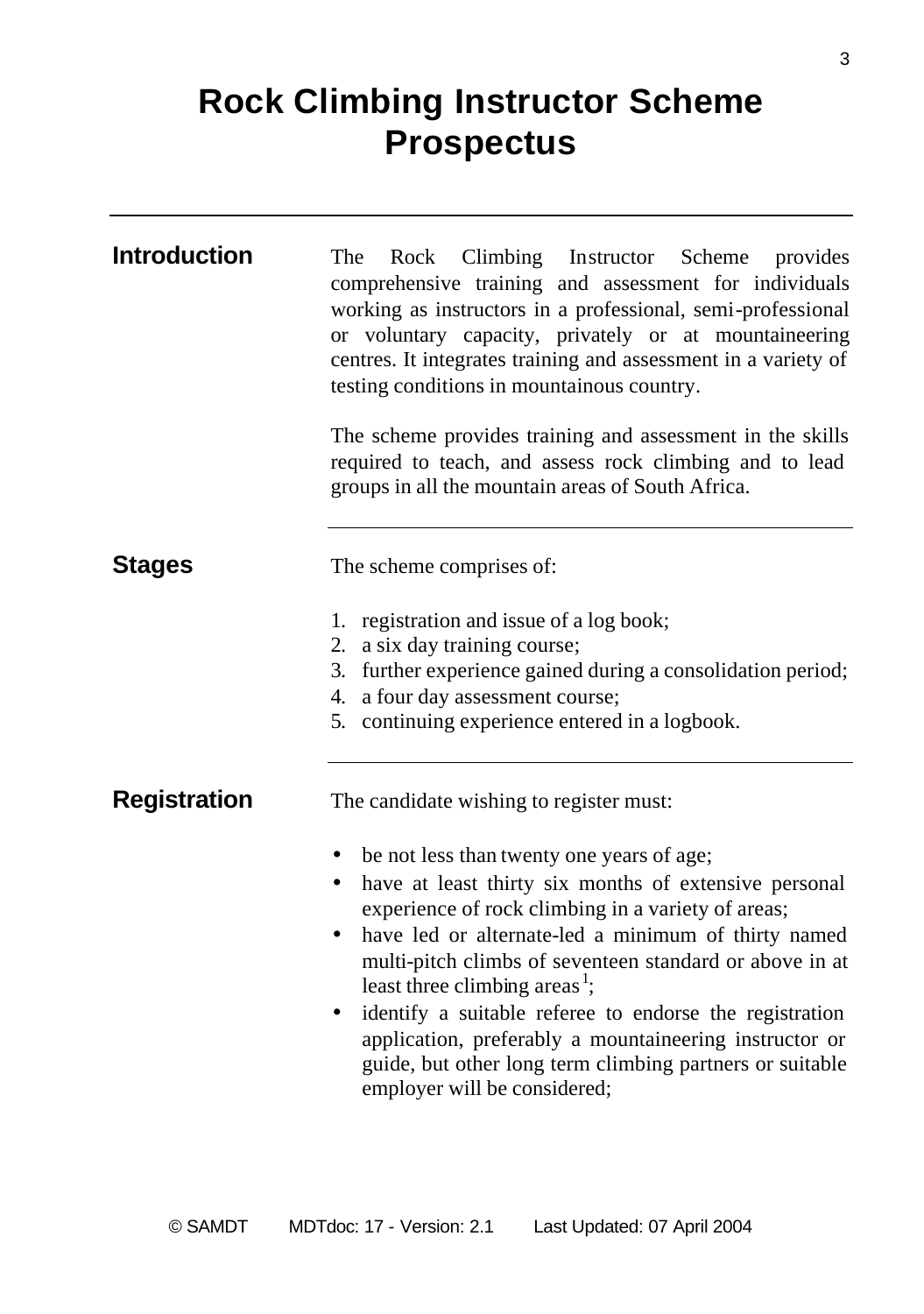• complete the registration application and enclose the appropriate fee. This should be submitted to the MDT via an approved course provider.

Course Providers are given a period of 14 days from the date of completion of the course, to submit the registration details of their course attendees. The MDT administration then has a further 14 days to process these registrations, and to supply you with your registration number as recorded on the MDT database

Please feel free to contact the MDT administration at any time to check up on your registration. You should receive an e-mail/sms/phone call confirming receipt of your registration form once the MDT administration has received it. If you do not receive such confirmation, you may contact the MDT administration, who will contact the service provider immediately should the registration details not yet have been submitted.

The purpose of this is to ensure speedy registration, leading to satisfied MDT members. Please be assured of our commitment to aid you in this process.

**Training** The candidate must attend a six-day training course run by an approved course provider<sup>3</sup>.

> On completion of training, the Director of Training will endorse the appropriate page(s) in the logbook.

**Logbook** Experience gained by the candidate should be recorded in the MDT Mountain Logbook. Entries should be concise and easily read, providing a complete record of the candidate's experience.

The logbook is divided into five sections and includes:

• a record of experience gained prior to the training course;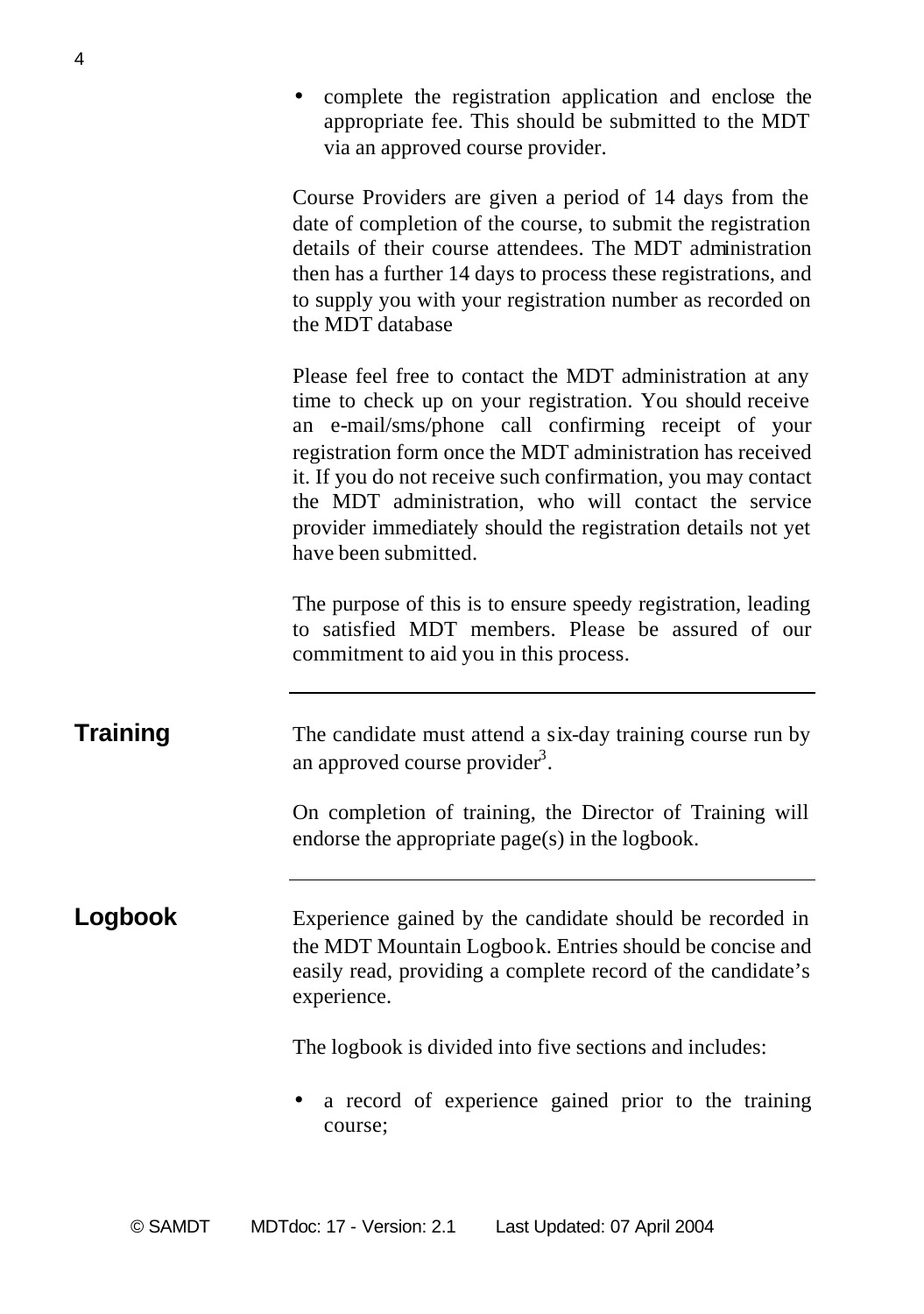- the particulars of the training course, completed by the Director of Training;
- a record of experience gained during the period between the training and assessment courses;
- the particulars of the assessment course, completed by the Director of Assessment;
- a record of experience gained after the assessment.

**Consolidation** During the period between training and assessment courses, the candidate is expected to evaluate and consolidate the techniques shown during training and gain extensive personal experience of rock climbing, leadership and instruction in a variety of testing conditions.

> Experience gained abroad, while valuable is not a substitute for specific experience gained in South Africa.

> The consolidation period will be a minimum of twelve months.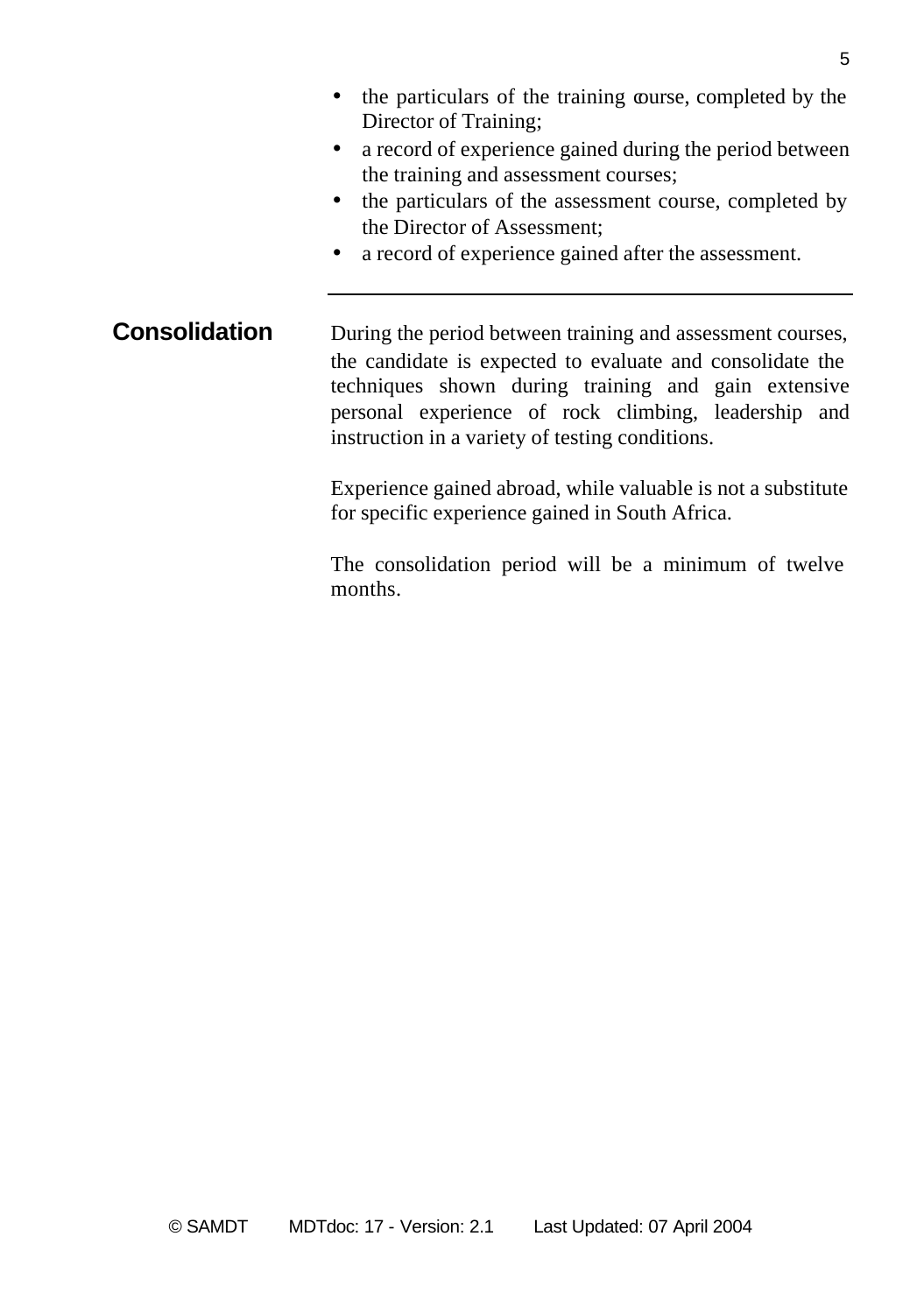| <b>First Aid</b>  | At the start of the assessment course the candidate must<br>hold a currently valid approved first aid certificate.                                                                                                                                                                                                                                                                                                                                  |
|-------------------|-----------------------------------------------------------------------------------------------------------------------------------------------------------------------------------------------------------------------------------------------------------------------------------------------------------------------------------------------------------------------------------------------------------------------------------------------------|
| <b>Assessment</b> | Before attending an assessment course the candidate must:<br>have completed twenty rock climbing teaching days<br>٠<br>with students;<br>have led or alternate-led a further thirty named multi-<br>٠<br>pitch climbs of seventeen standard or above in at least<br>three climbing areas;<br>be familiar with all aspects of the syllabus;<br>have gained a broad working knowledge of rock<br>climbing including the crag and mountain environment |
|                   | and South African rock climbing history;<br>have obtained a reference from a referee;<br>hold the Advanced Mountain Walking<br>Leader<br>$\bullet$<br>Certificate:<br>hold a valid approved first aid certificate.<br>$\bullet$<br>The candidate will be expected to present a logbook and<br>first aid certificate to the Director of Assessment, to confirm<br>that the requirements of the scheme have been met.                                 |
|                   | During the assessment course, which lasts a minimum of<br>four days, the candidate will be tested in accordance with<br>the syllabus requirements <sup>4</sup> .                                                                                                                                                                                                                                                                                    |
|                   | The Director of Assessment will endorse the logbook in one<br>of three ways:                                                                                                                                                                                                                                                                                                                                                                        |
|                   | Pass<br>Awarded where the candidate has demonstrated proper<br>knowledge and application of the course syllabus and has<br>shown the necessary experience for the application of abseil<br>supervision.                                                                                                                                                                                                                                             |
|                   | <b>Deferred</b><br>Awarded where the candidate has generally performed at                                                                                                                                                                                                                                                                                                                                                                           |

the required standard and shown the necessary experience and attributes, but where complete proficiency has not been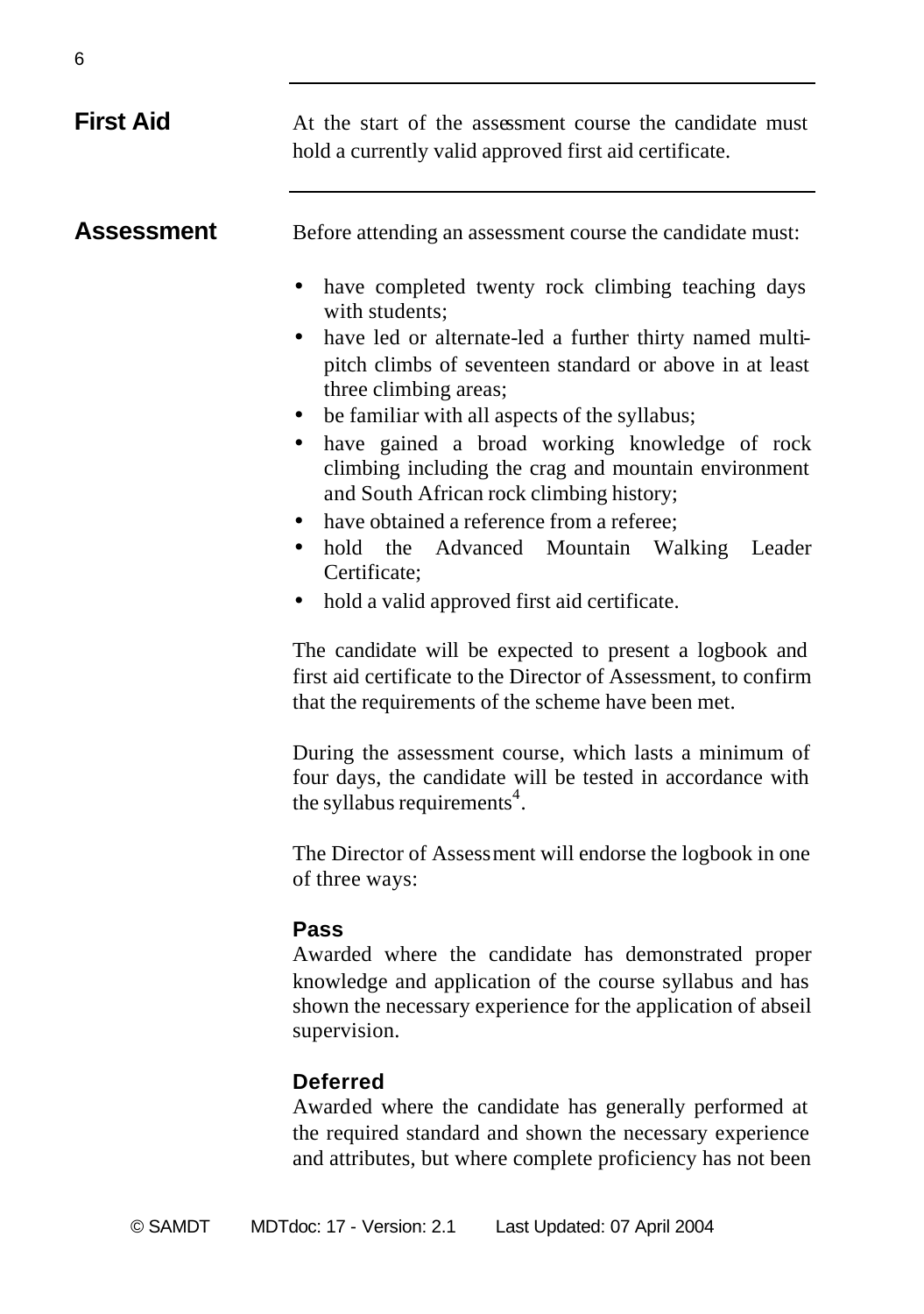attained. Written recommendations for further experience will be given, along with details of the proposed one-day reassessment.

### **Recommended Reassessment**

Awarded where the candidate's performance has been weak, or the necessary experience and attributes have not been shown.

A panel of at least two assessors will be involved in deciding each candidate's result.

**Reassessment** The candidate cannot be reassessed for more than one day of the four-day assessment course. This must follow a minimum period of three months. The candidate may only take two reassessments before being required to take the entire course again. Since the reassessment will be based on information gained during the assessment all reassessments must be completed within a five-year period.

**Exemption** Exemption from the consolidation period is possible for the candidate who can demonstrate substantial experience prior to registration. It must be stressed that the consolidation period is an essential part of the preparation for assessment, enabling the candidate to personally evaluate the techniques demonstrated during training.

> Exemption from stages two and three will only be gained in exceptional cases.

> Applications for exemption must be made in writing to the secretary of the Assessment Panel.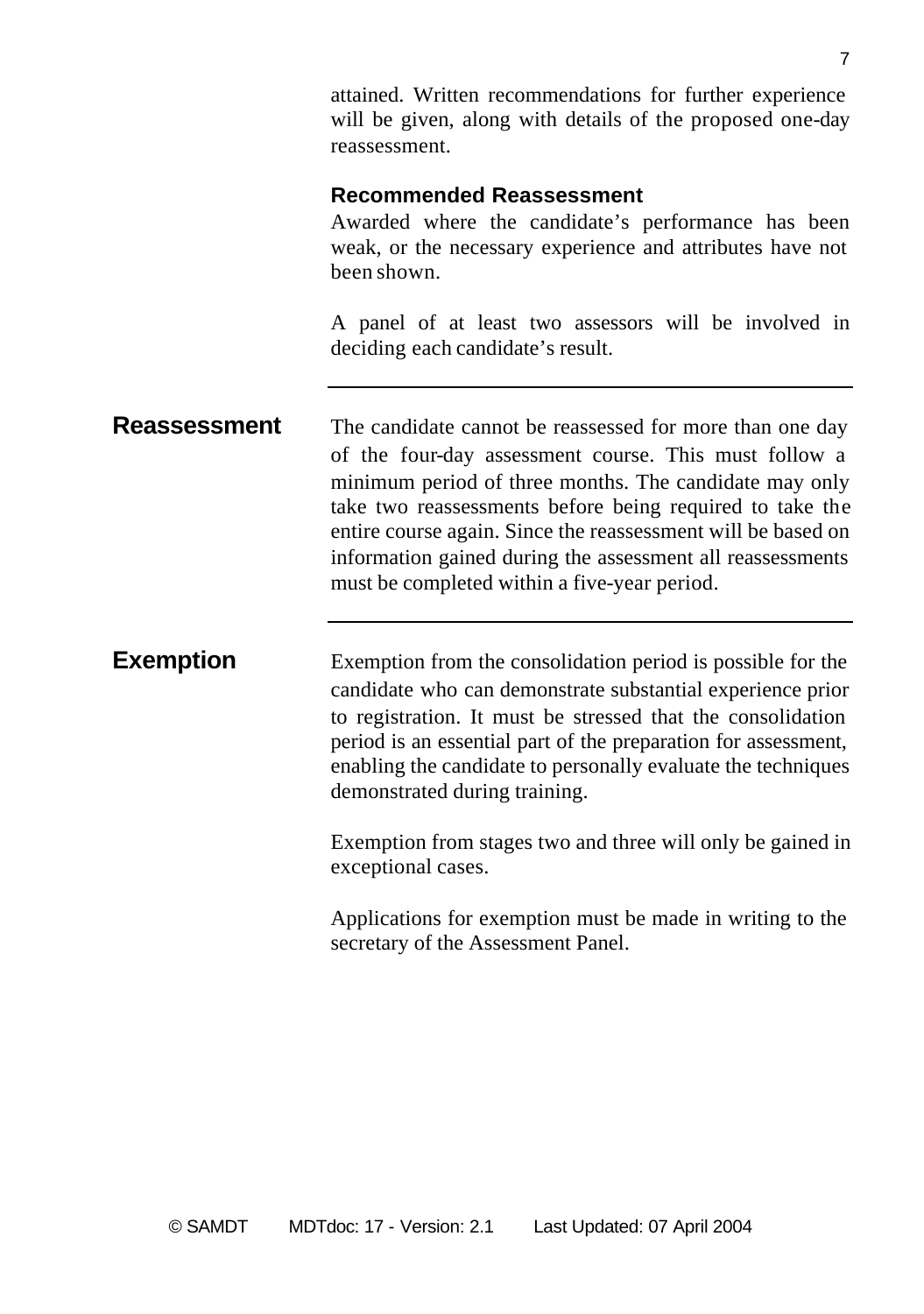### **Rock Climbing Instructor Scheme Notes**

- 1. A large proportion of these routes should be on mountain crags.
- 2. The MDT Administrator, on receiving the registration application and registration fee, will issue a receipt as proof that registration has been successful.
- 3. A list of approved course providers is available from the MDT.
- 4. During several days of the assessment candidates may climbing at this grade. Experience of leading harder routes is extremely valuable.

**Scope** It is the duty of the employer or operating authority to decide whether a leader or instructor possesses the personal attributes needed to take responsibility for a group of people. It is the combination of technical skills, wide experience and personal qualities, which forms the basis for effective group management. The scheme assesses the technical skills and experience, the employer or operating authority must gauge personal qualities.

**Experience** Candidates often experience some difficulty when compiling their registration forms and logbooks, in trying to determine whether or not they meet the experience requirements of the Scheme.

> The Director of Assessment and the Assessment Panel are looking for both depth and breadth of experience since the candidate who only has the minimum experience is unlikely to benefit from either training or assessment courses.

> The Mountain Training Scheme is South Africa oriented, therefore the experience recorded should reflect this. Whilst experience gained abroad is undoubtedly valuable it is not necessarily the most appropriate.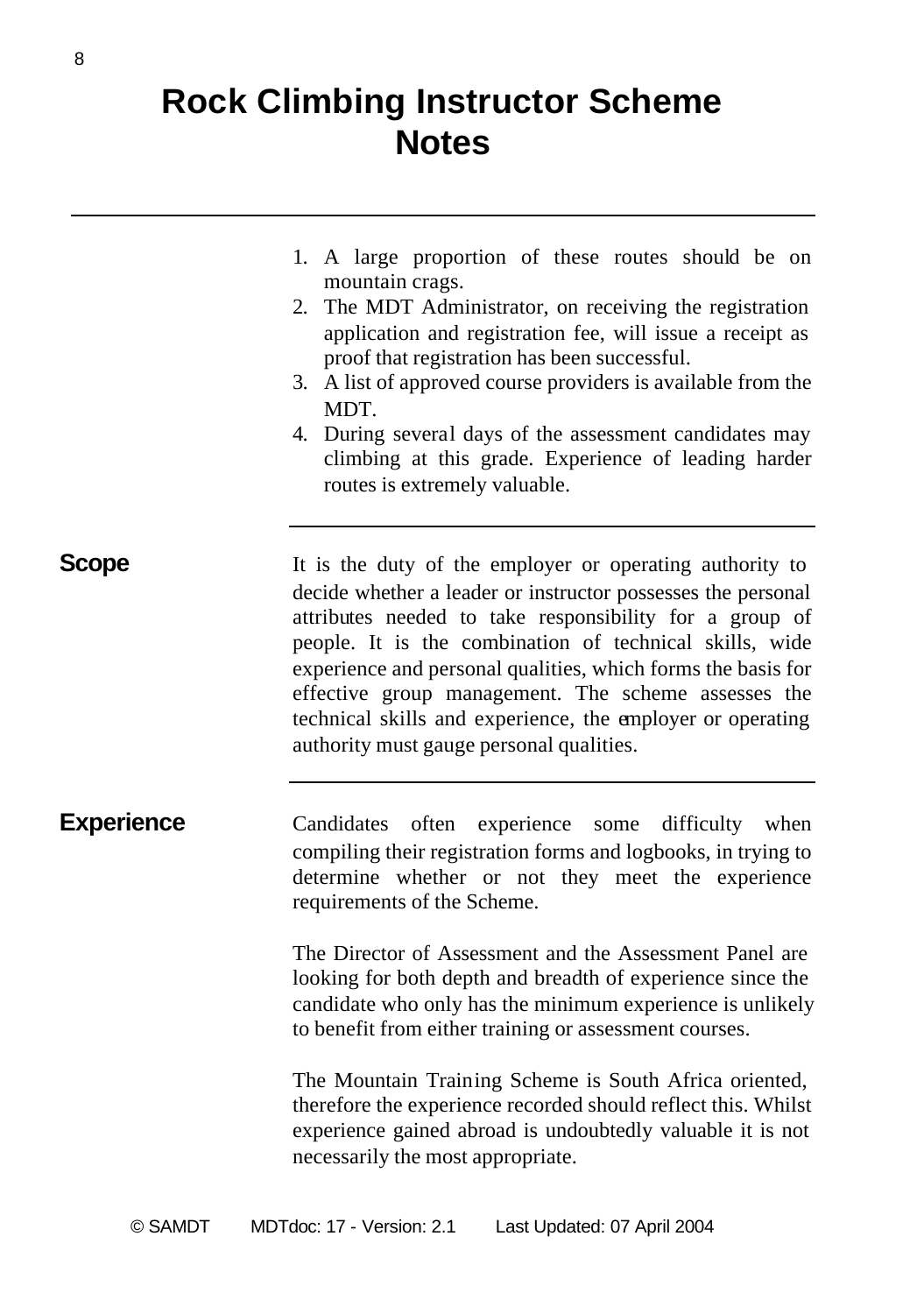## **Rock Climbing Instructor Scheme Acknowledgements**

- 1. **South African Mountaineering Development and Training Programme** Technical Committee.
- 2. **Mountain Club of South Africa. National Training Sub-committee (1994)** *Mountain Leadership Training Scheme*. *Proposed Policy and Guidelines a Consultative Document.*
- 3. **Union Internationale des Associations d'Alpinisme** Working Group Training Standards *Model Training Standards for voluntary Leaders and Instructors.*
- 4. **Mountain Leader Training Board (UK)** *Mountain Instructor Scheme Prospectus and Syllabus.*
- 5. **United Kingdom Mountain Training Board (1994)** *Mountain Instructor Scheme Prospectus and Syllabus*.
- 6. **United Kingdom Mountain Training Board (1995)** *National Guidelines*.